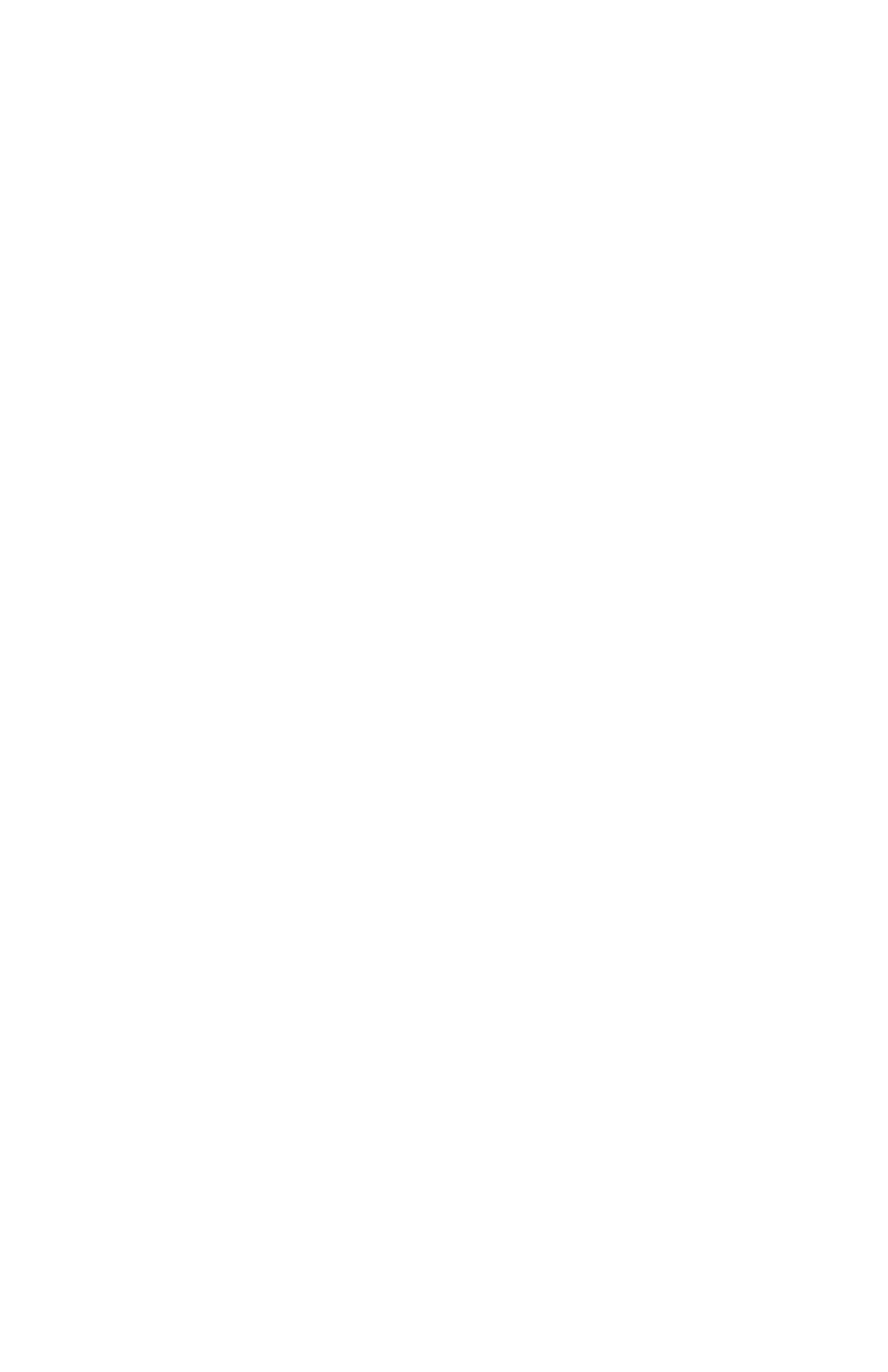# A few words from the author on using this journal before you begin . . .

Hi!

I feel like we are friends already because you are taking the last line of my book to heart and entering the process of reflecting on your life. This companion journal is for you to take the themes of each chapter and reflect on how they intersect with the particular circumstances and challenges you face. I hope you will discover new insights that might contribute to a transformation of the way you see your life.

This journal is designed to be used alongside the book, so you will need to actually read the book if you want this to be most effective. You can use the journal for doing some personal reflection, directing conversation with a mentor, or working through it with some friends—its purpose is to help guide you on how to start viewing your life in a new way. There are also some action steps included to help you begin practicing what you are reading.

My prayer is that after reading this book (and working through this journal), your life will never be the same. But even if you only make a tiny shift in your perspective because you are beginning to see your life as the gift God created it to be, that will have made it worth it to me. Because you are why I wrote this book.

Blessings to you,

faurie Short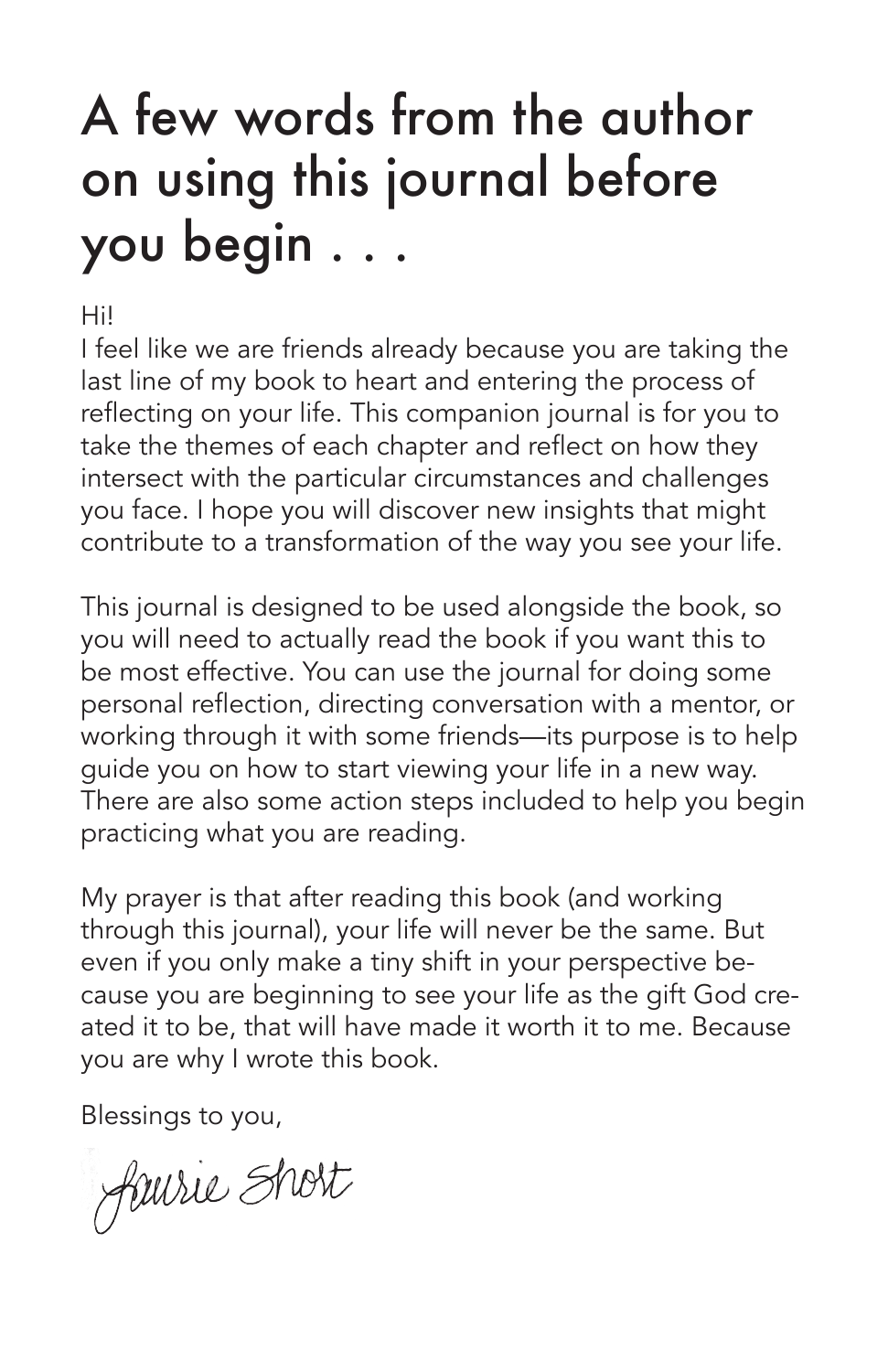

#### The Things You May Not See Scripture to reflect on: Matthew 6:22

1. Is there anything difficult or challenging about your life that you might need to look at differently? If so what?

> The secret to living your best life lies largely in your ability to see all that is in front of you.

2. Look at Laurie's opening illustration and use it to describe your current circumstances two different ways: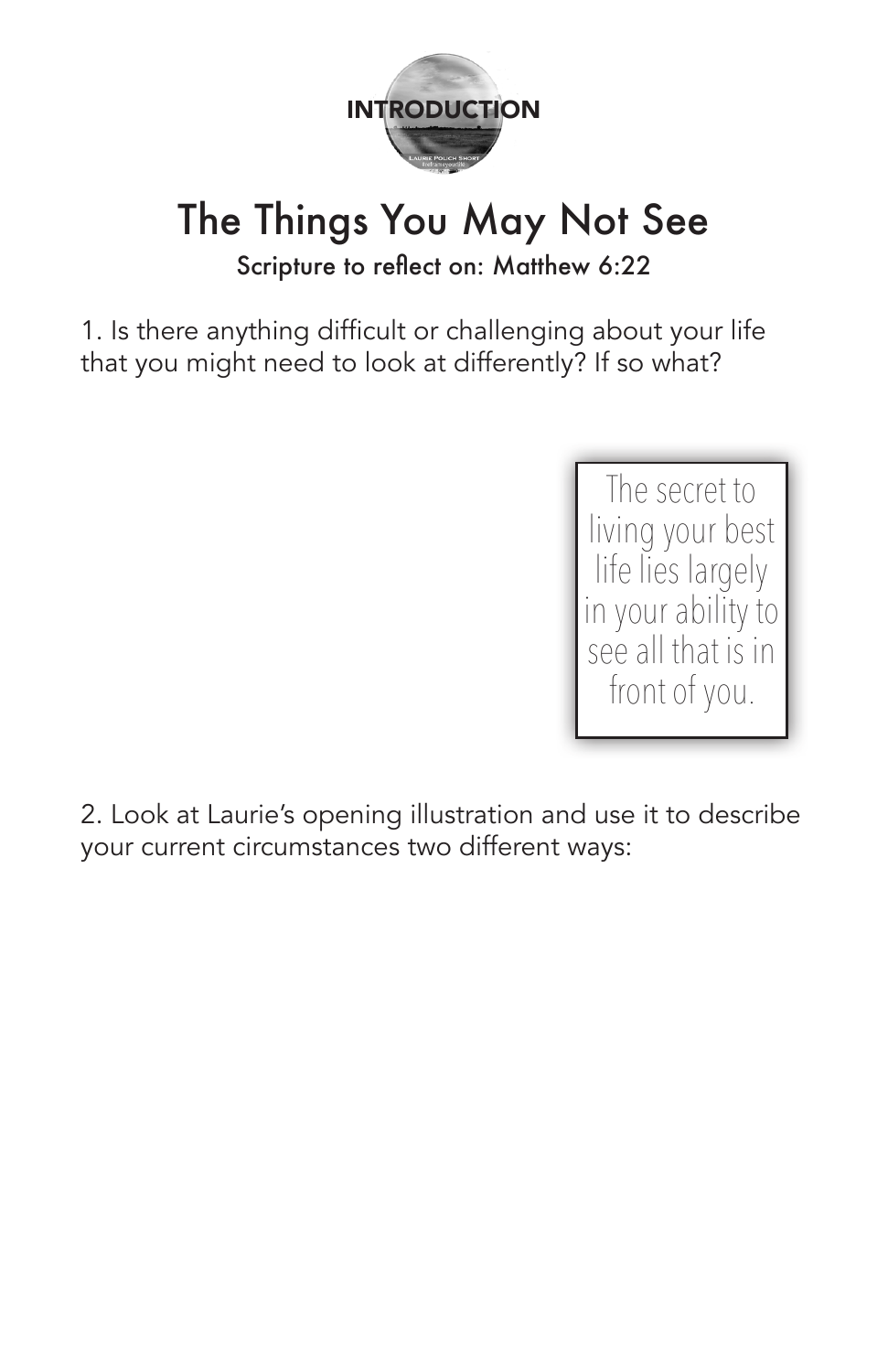3. How might your perspective be contributing to the way your life is unfolding? Do you believe a perspective shift could make a change in your life? Why or why not?

4. As you consider the four lenses introduced in this chapter, which do you need most right now (Big View, Present View, Rear View, Higher View)?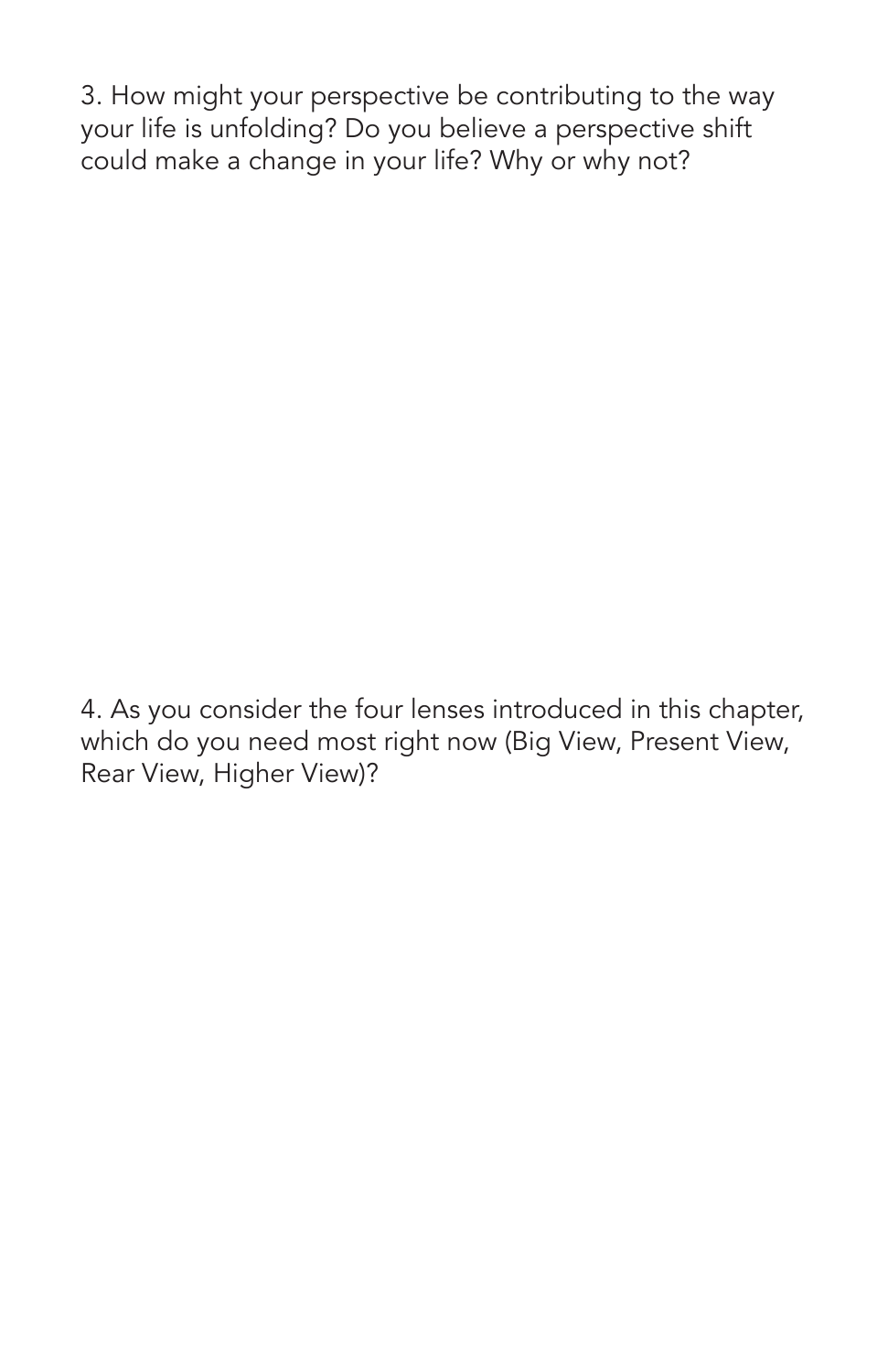

#### **Chapter One** The Big Picture Changes the Small Picture Scripture to reflect on: Matthew 6:9-13

1. Make a list of the people and situations you have influence over. What kind of influence do you think you are having?

> What we see in front of us is not always the full picture of what is happening because of us.

2. Look again at the list of the people and situations you have influence over, then write down some of the people (even those not yet born!) who might be influenced by them someday. How will your influence play a part in that?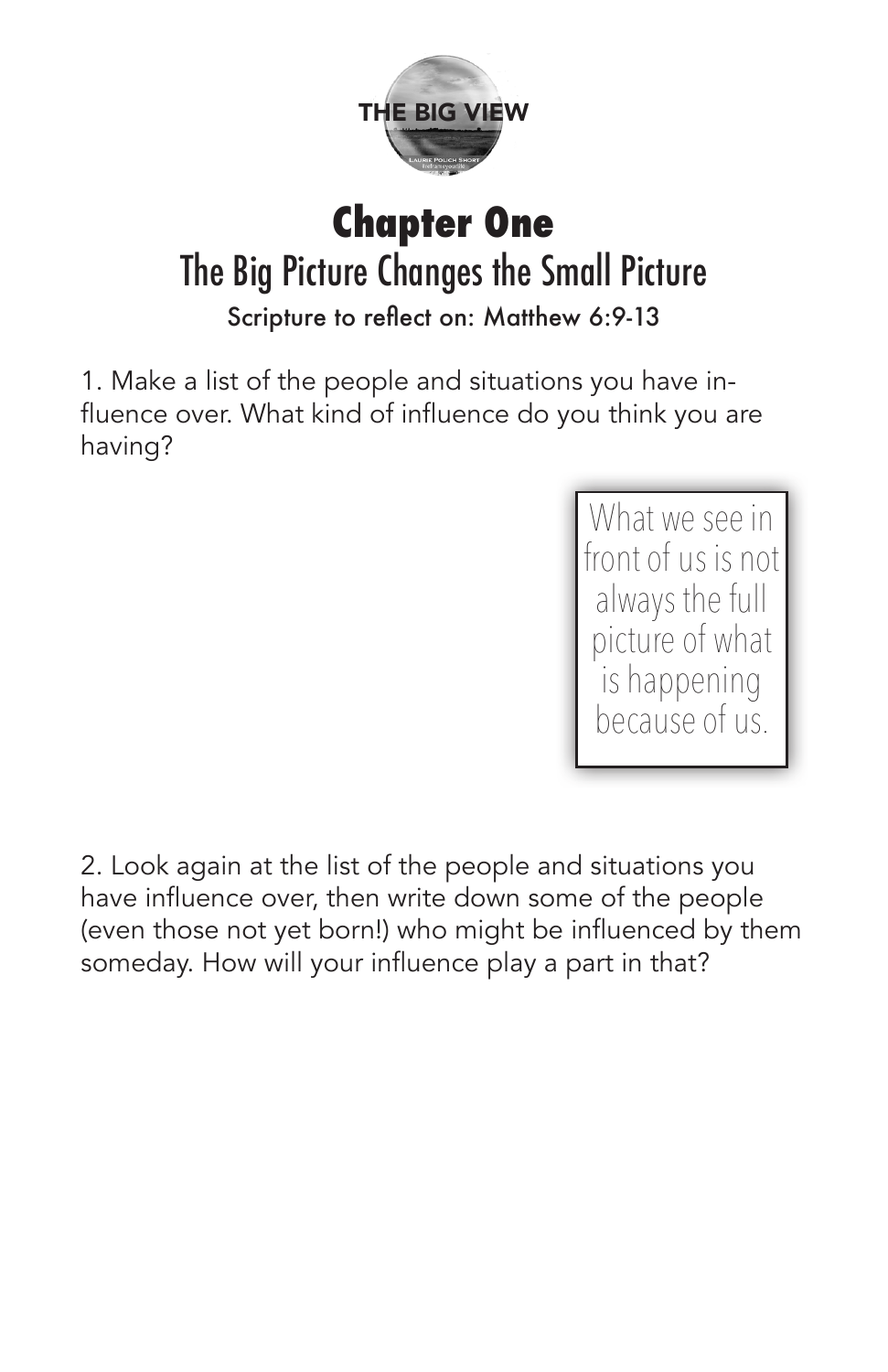3. Reread the story of the Polish POWs on page 30. Is there a place in your life (job, home, church, friendship group) where you feel small but may have a bigger part than you realized? What are some things your life could be contributing to?

4. Look at Laurie's exposition of the Lord 's Prayer on pages 32-34. Which line of the prayer stands out as the one you most need to pray at this time? Why?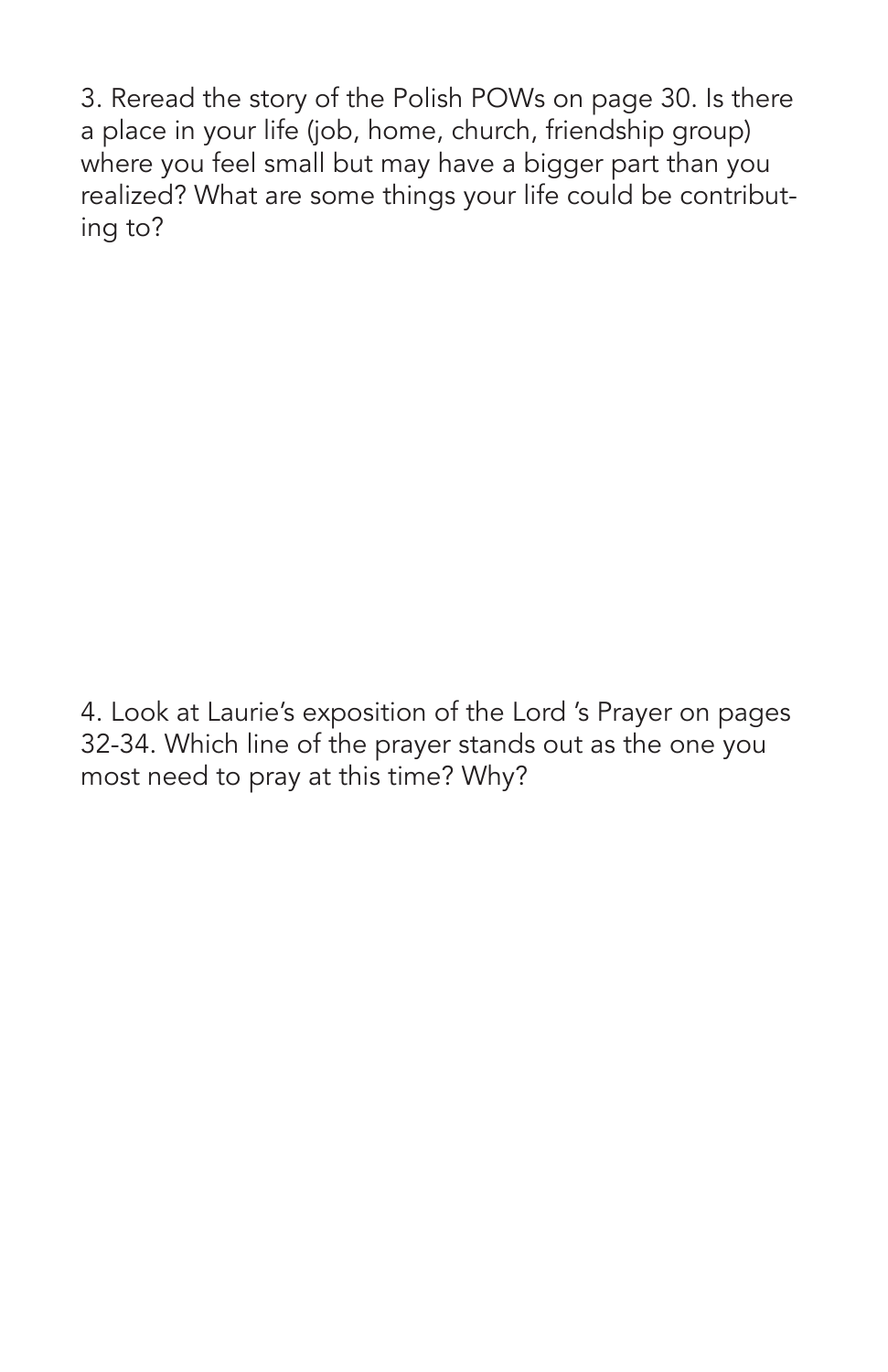

### **Chapter 2**

#### Your View of Circumstances Shapes What They Become Scripture to reflect on: Phillipians 1:12-13

1. Did you see the figure on page 37 as an old woman or a young woman? Is there a challenge in front of you that could be viewed another way?

> When we see our circumstances with the long view in mind, it empowers us to live them well.

2. Has the way you lived a difficult circumstance ever impacted the way things turned out? What decisions did you make in the midst of those circumstances? Reflect in the space below.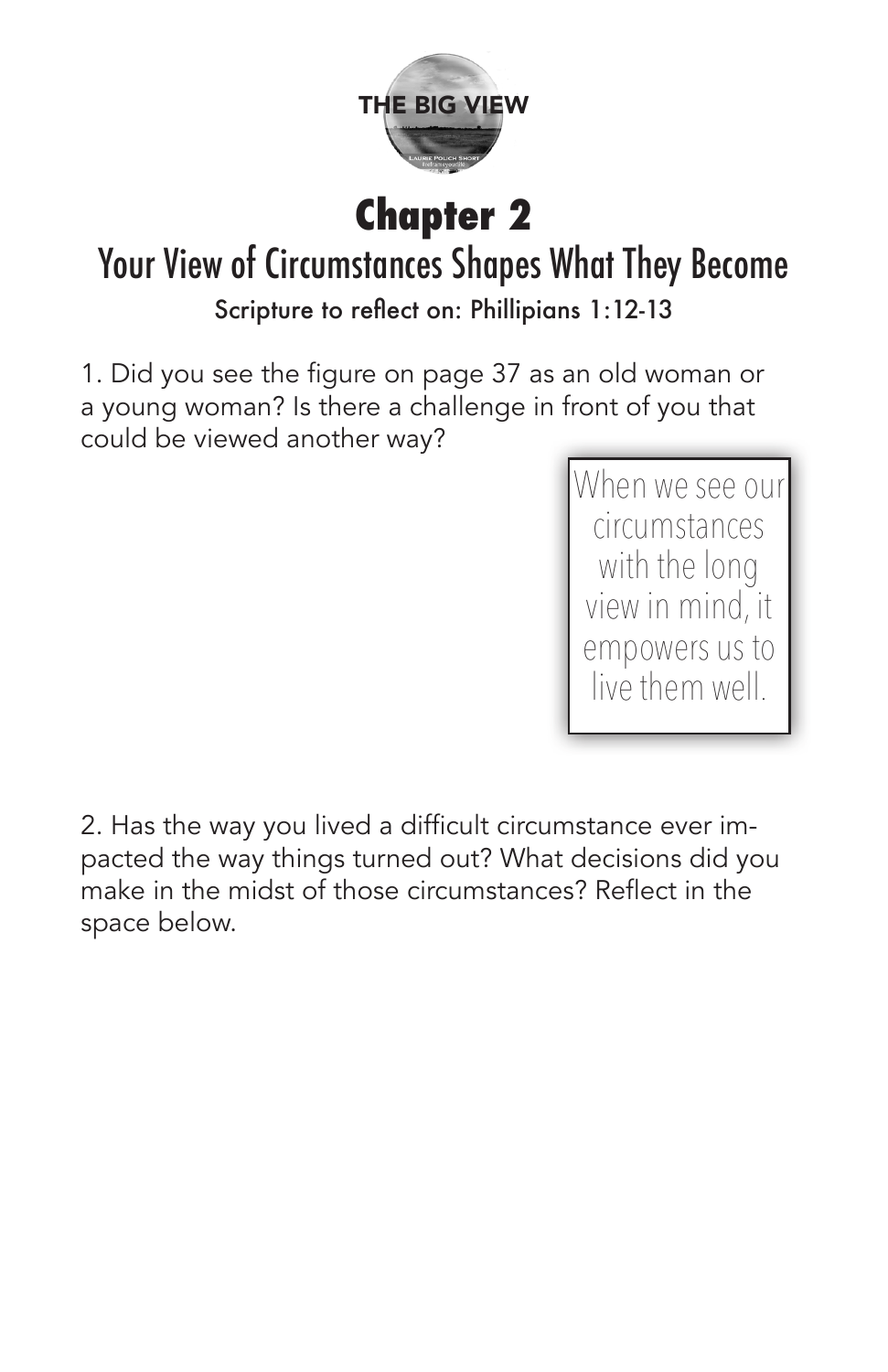3. Do you feel you have control over your circumstances? Why or why not? What is one way your behavior might be affecting your circumstances?

4. How does knowing you are in the middle of your story affect your view of the scene you are living right now? Does it change the way you want to live this scene? How?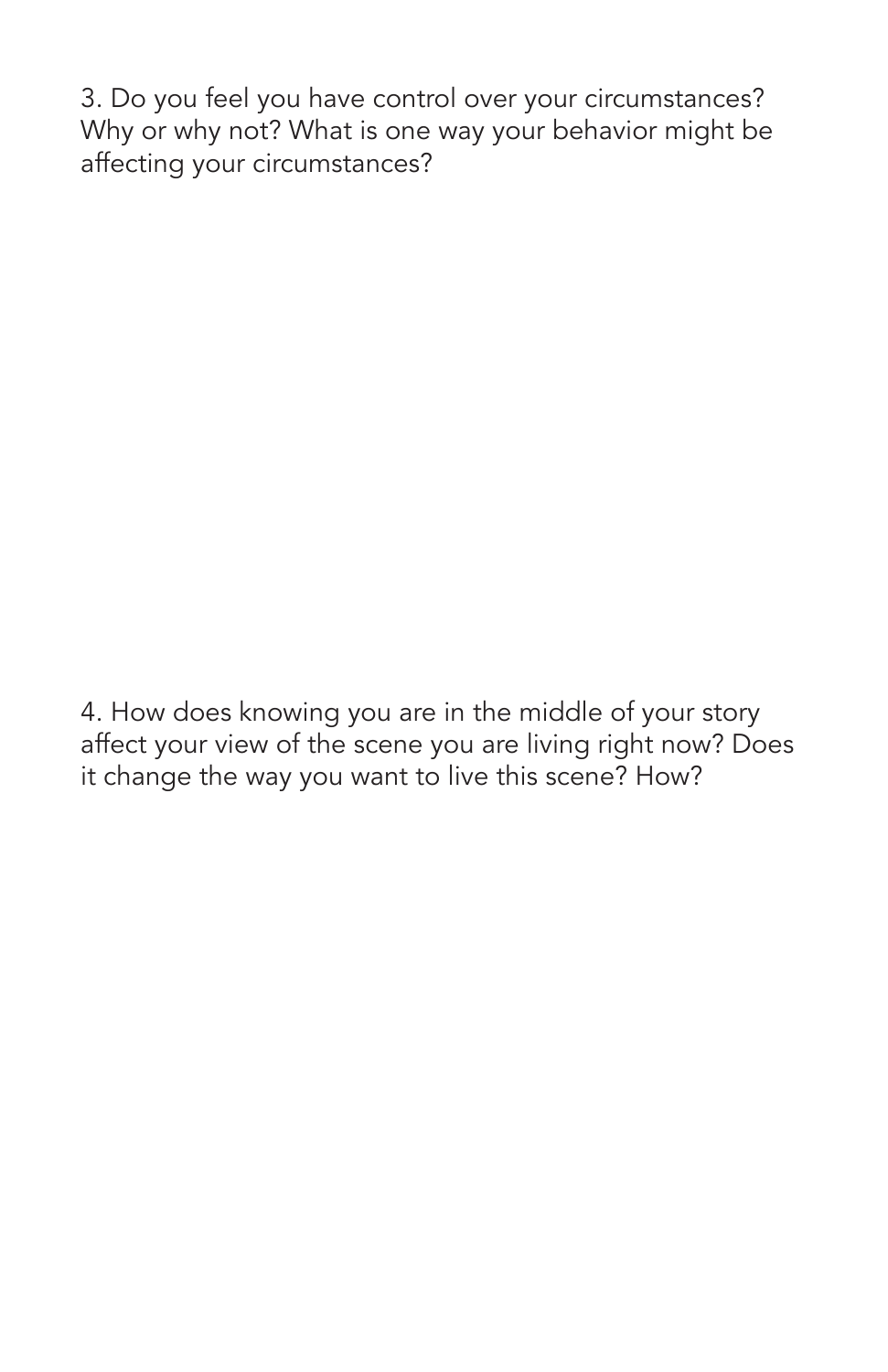

#### **Chapter Three** How Your Death Changes Your Life Scripture to reflect on: Matthew 6:19-21

1. What would you do differently today if you knew you were going to die tomorrow? What is keeping you from doing that now?

> The opportunity to see our death in front of us can be an opportunity to see our lives in a new way.

2. If you died, what is the most important thing you've done that you would leave behind? Are you satisfied or dissatisfied with that?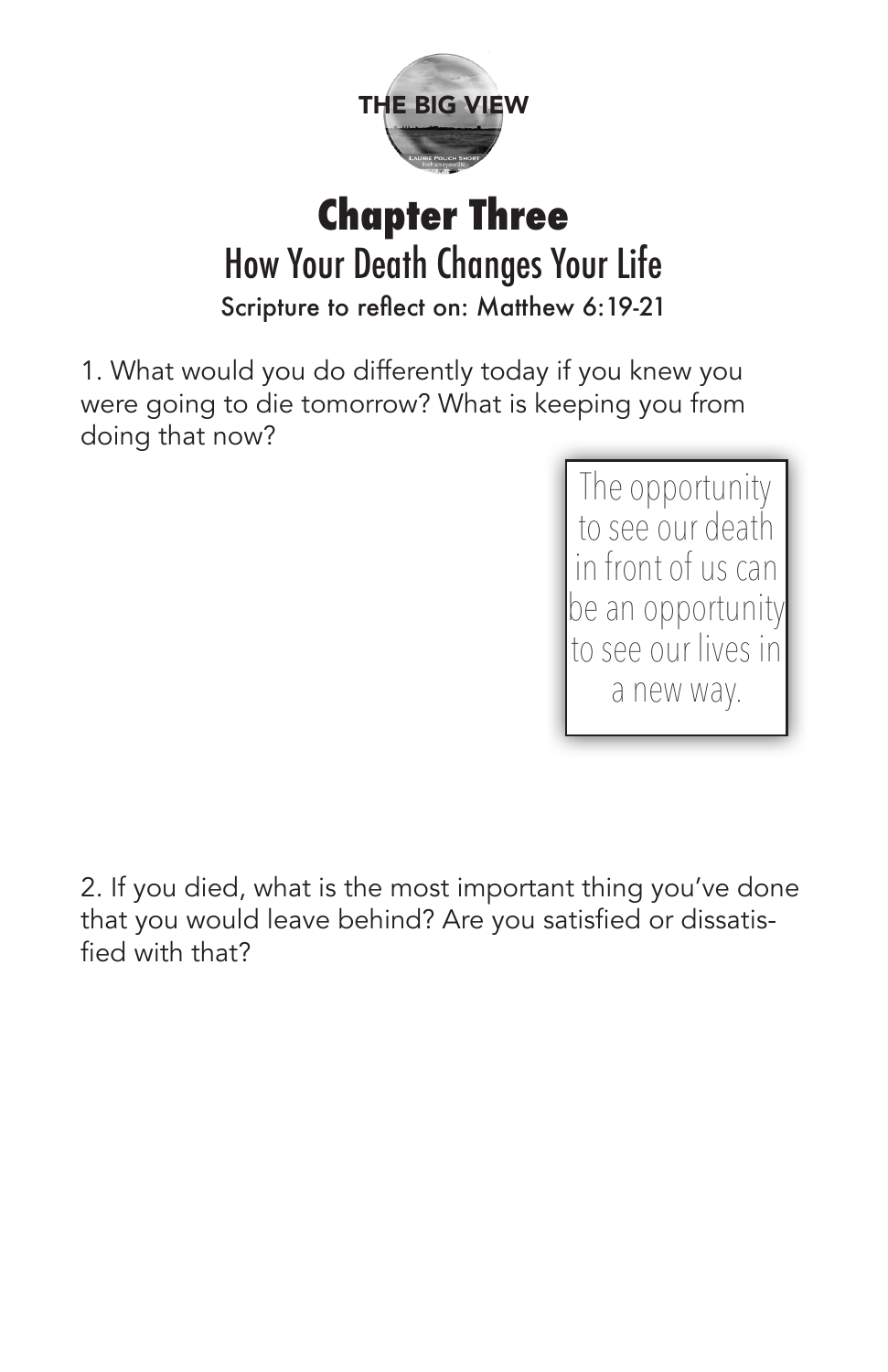3. Is there anything you want to do or say before you die that you haven't done or said? What would it take for you to do that?

4. If you were to write your obituary in three sentences, what would you write?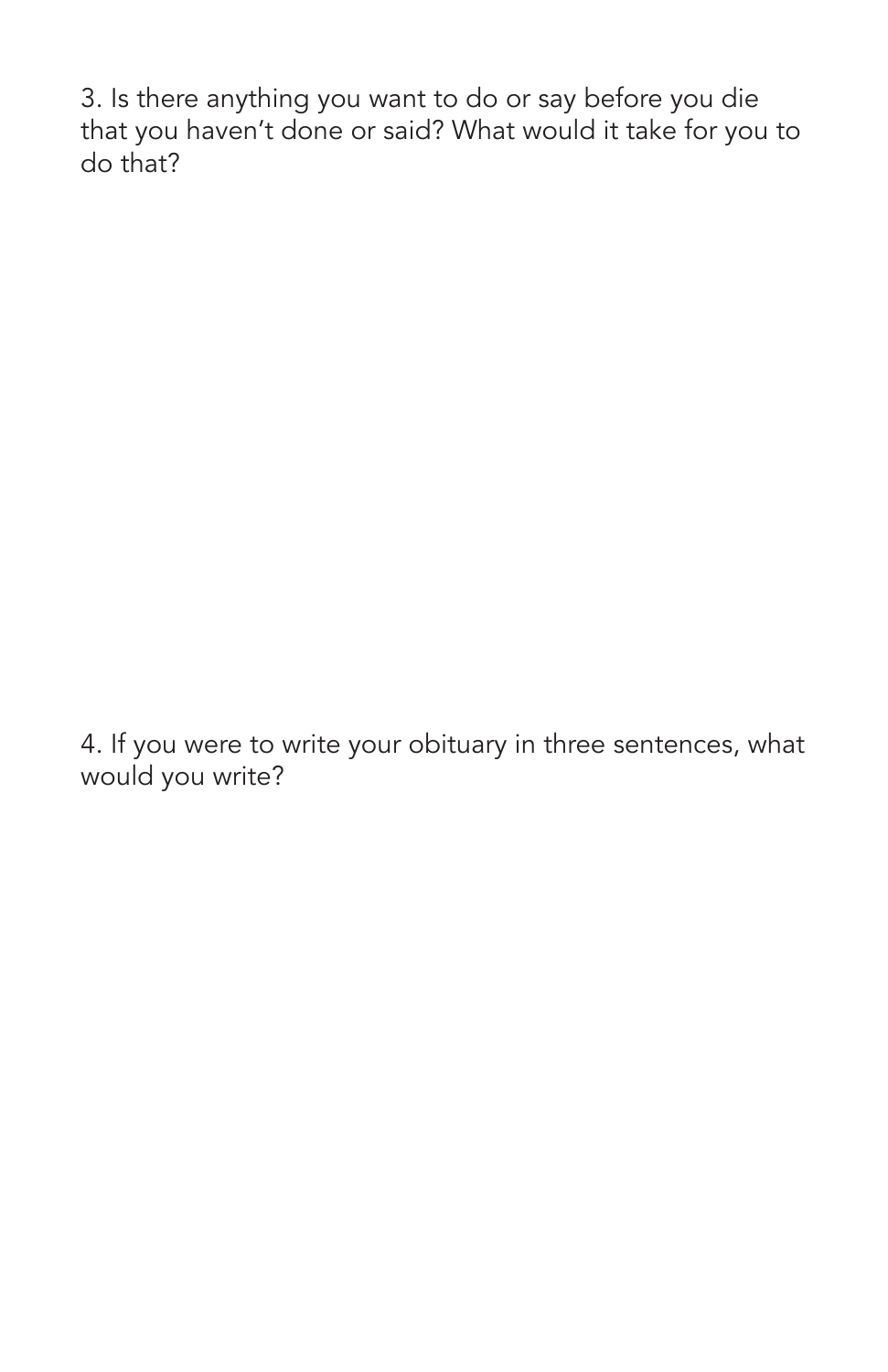

#### **Chapter Four** Seeing the Path in Front of You Scripture to reflect on: Matthew 6:25-34

1. What was the last experience you had where you were tuned in to the present moment? Describe it.



2. Do you have a hard time or an easy time staying in the present? Why?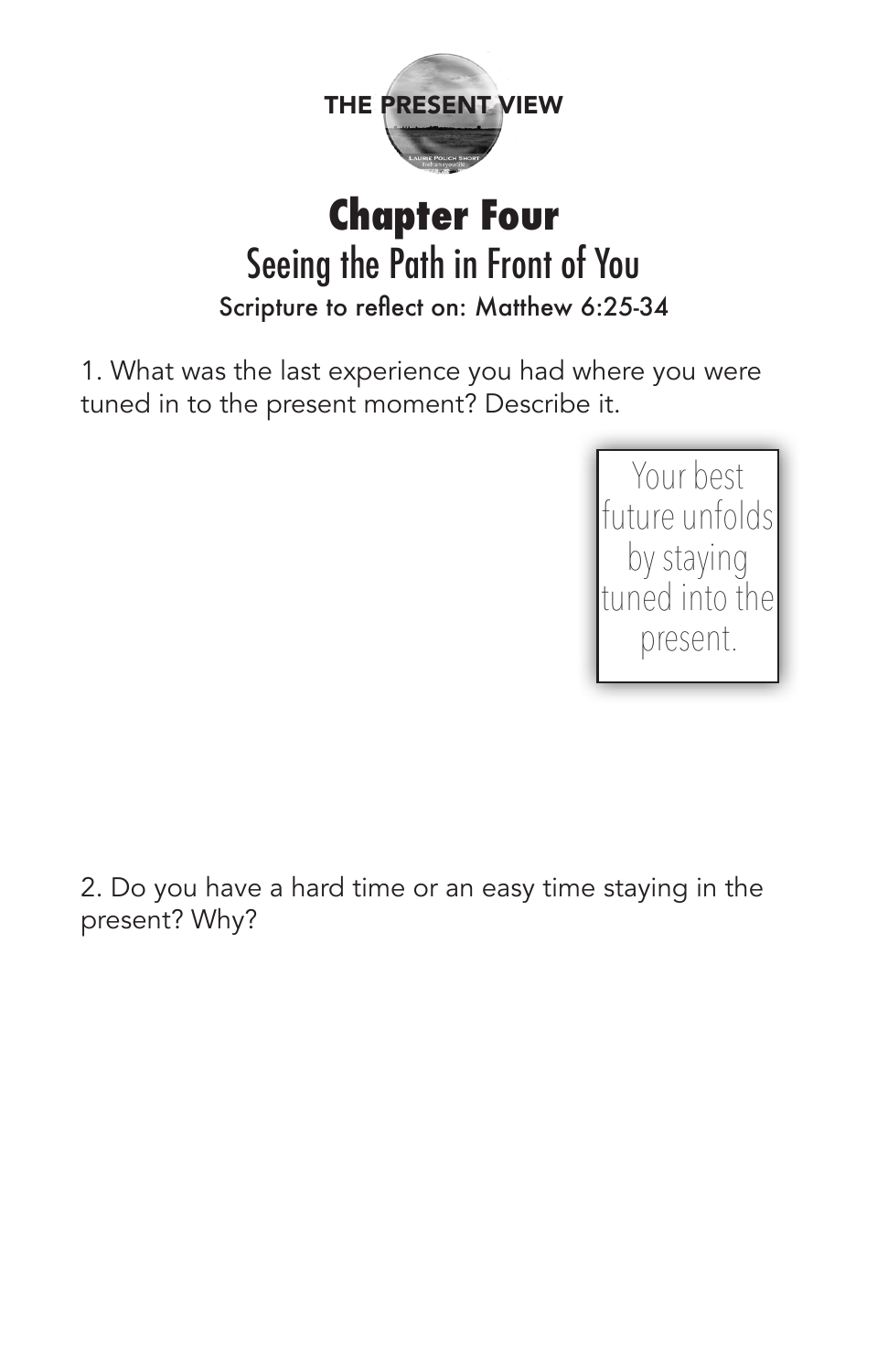3. Have you ever experienced a change in your life (in yourself or in your circumstances) because you were tuned in to what was happening around you? When was it and what happened?

4. Is there something you want to happen that might be taking your focus off the present? In what way do you need to be more observant of the doors opening around you, and less focused on the doors you want to be opening?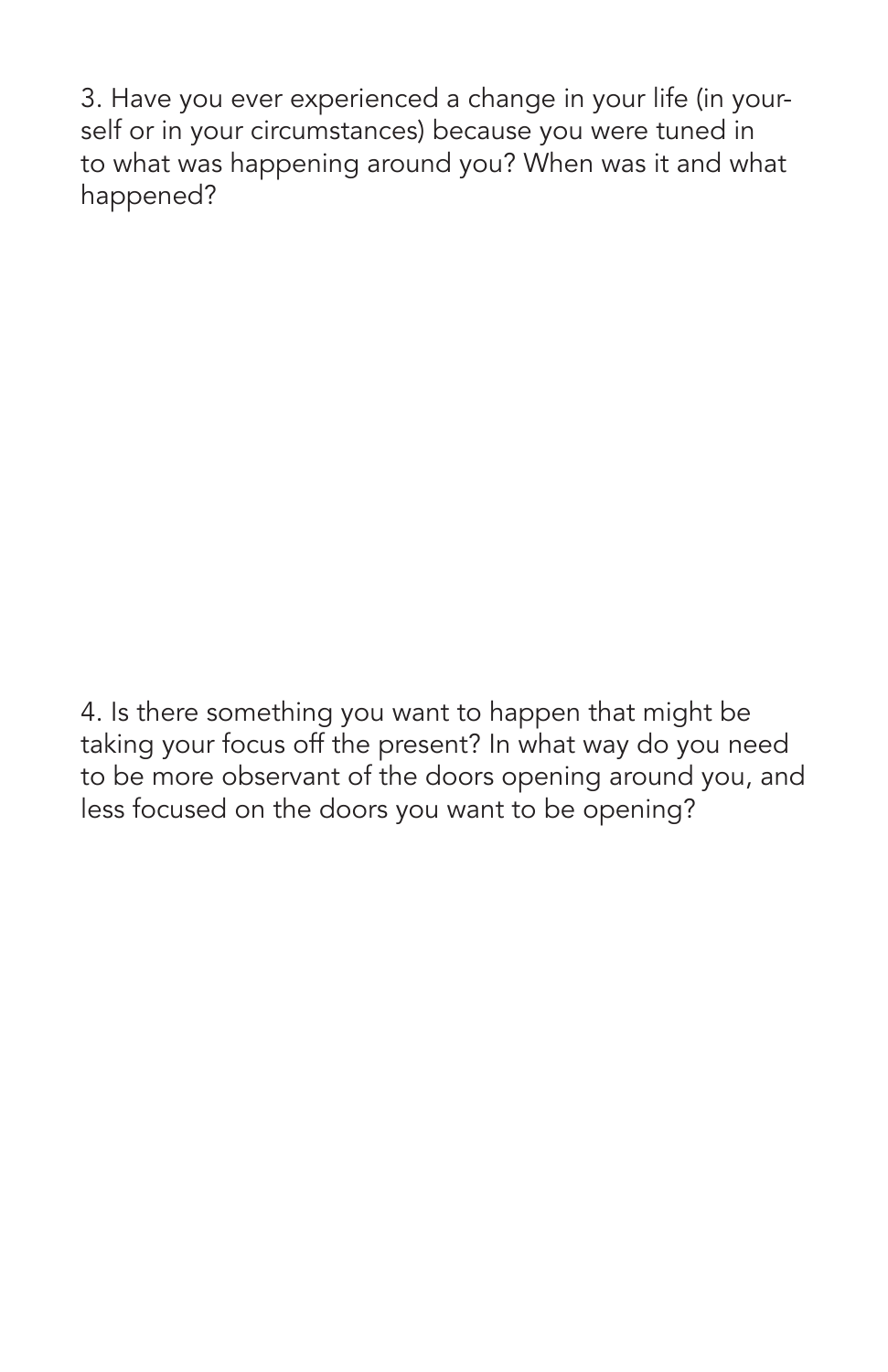

#### **Chapter Five** Seeing the People on Your Path Scripture to reflect on: John 4:1-26

1. Where do you need to "see" people more? In your job? On the street? In your home? Why?

> When we are present to the people in front of us, at any given moment God can use one of them to move us closer to where he wants us to be.

2. When was the last time you were significantly moved by a person who crossed your path? Use this space to describe what happened.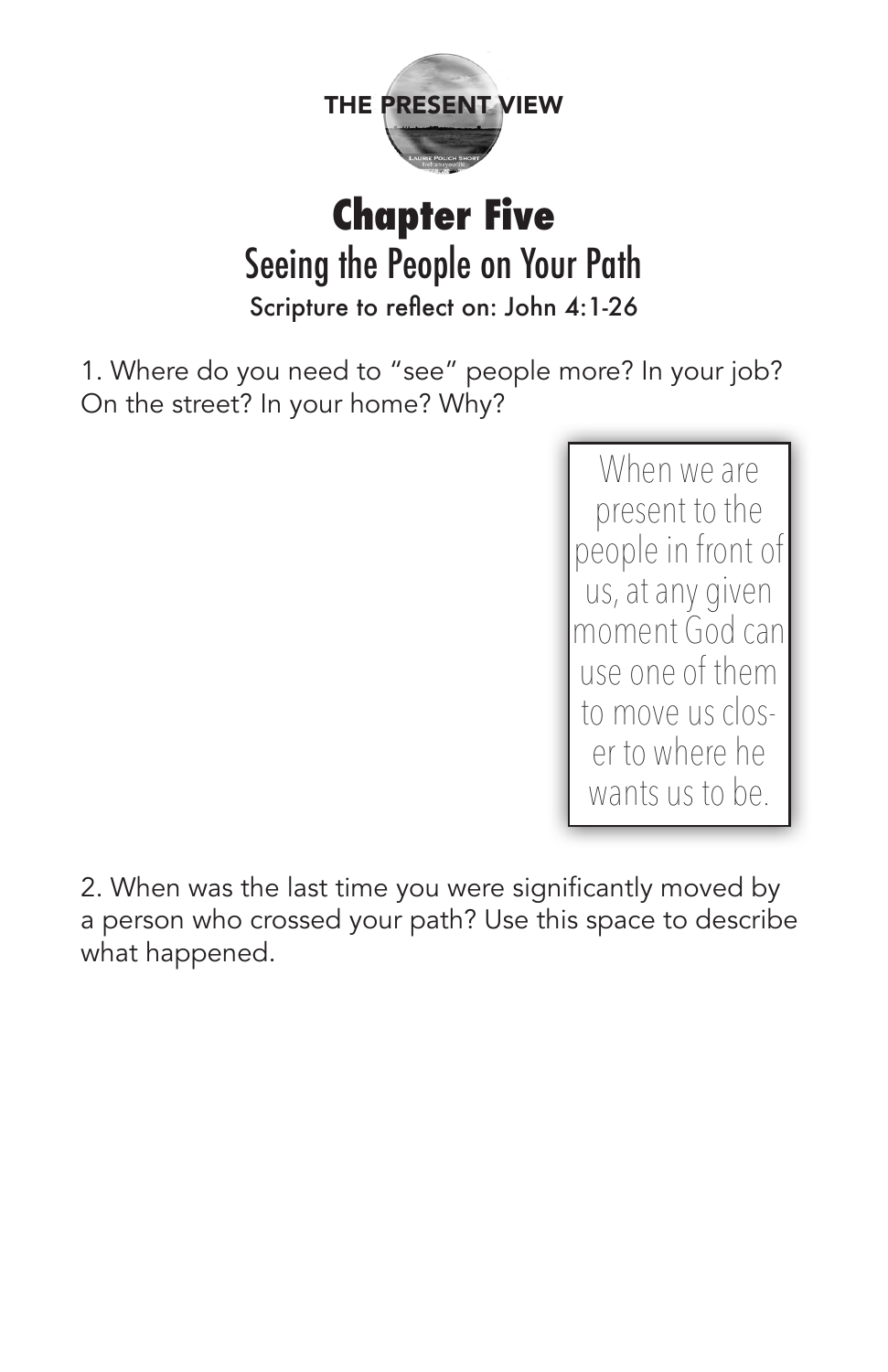3. Do you feel like people see you for who you really are? Who would you say knows you best? Who doesn't know you at all?

4. What is one step you could take to be more vulnerable with people around you?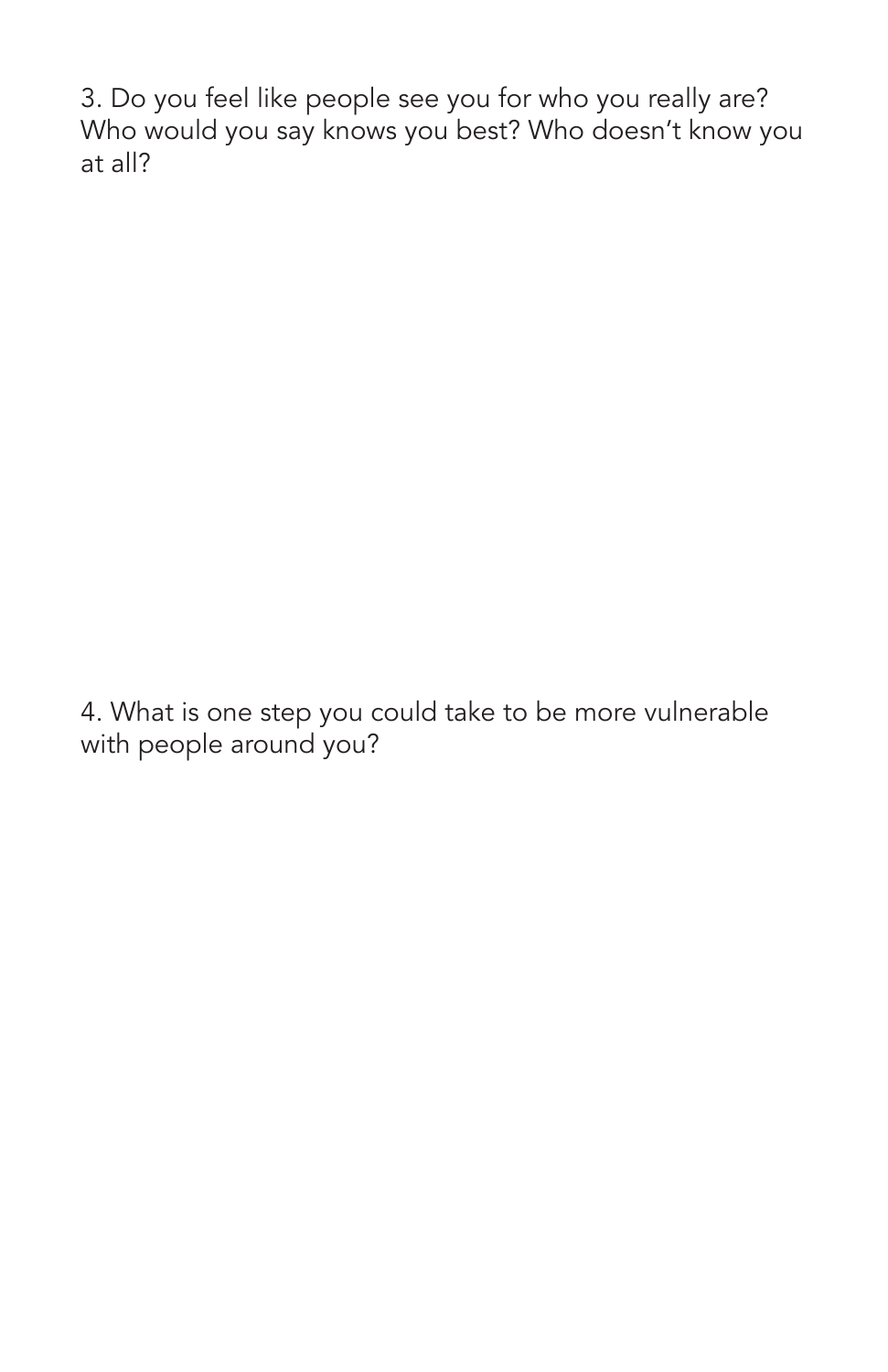

#### **Chapter Six** Looking at Your Past Brings Clarity Scripture to reflect on: 2 Timothy 1:5

1. Make a list of two or three ways you believe your past has affected you.

> Looking back helps us choose the things we want to take into our future.

2. Circle the word that best describes your upbringing: fun destructive loving difficult Would you say you were influenced by your family positively or negatively? Why?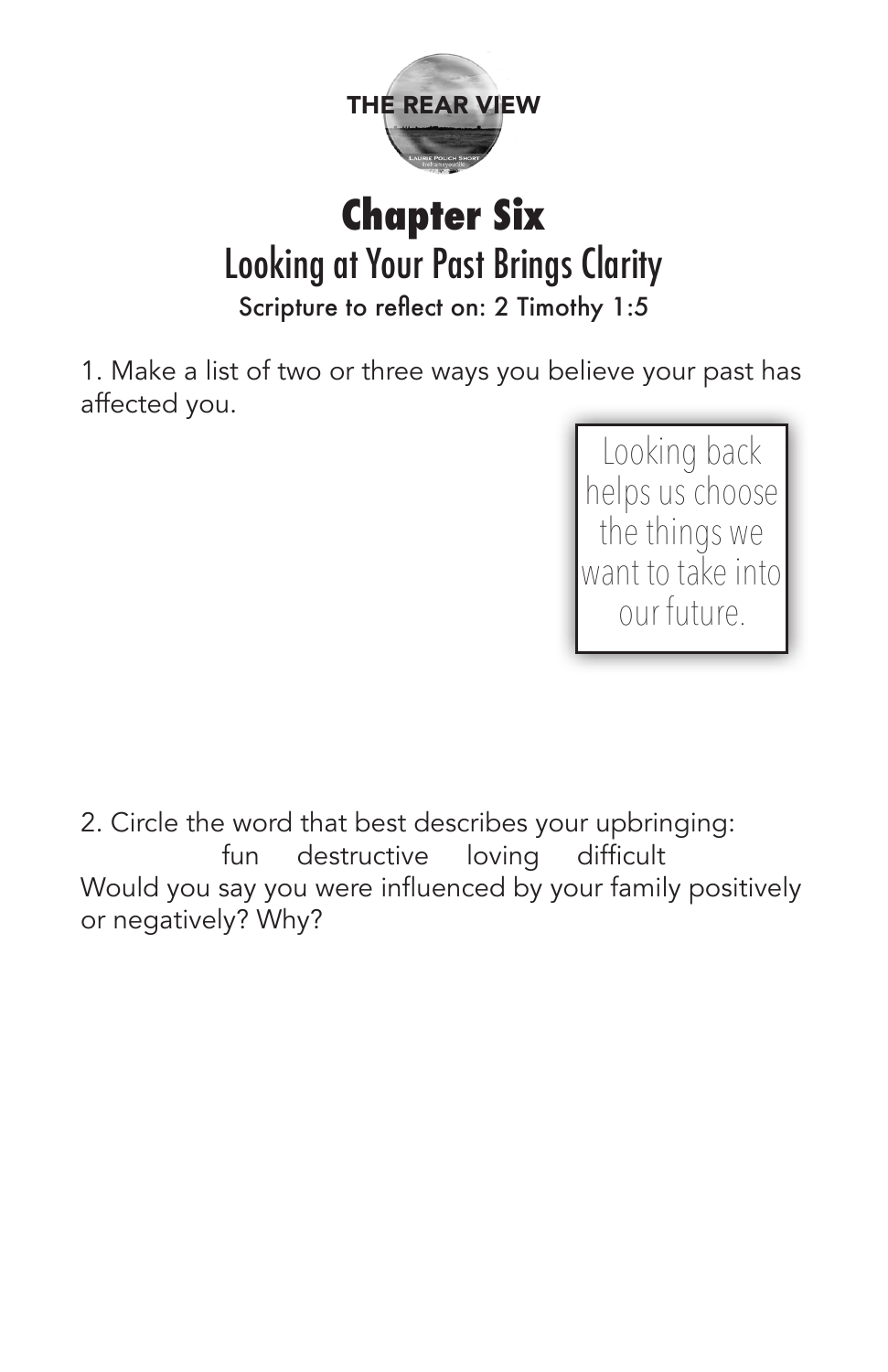3. Which relative are you most like—Mom, Dad, Grandma, or Grandpa? Why? Which relative do you admire most? Why?

4. Is there a path you are traveling that may be prompting you to take a new route? What is that path (it could be a habit, behavior, lifestyle or trait)? What could be a first step in finding a new route?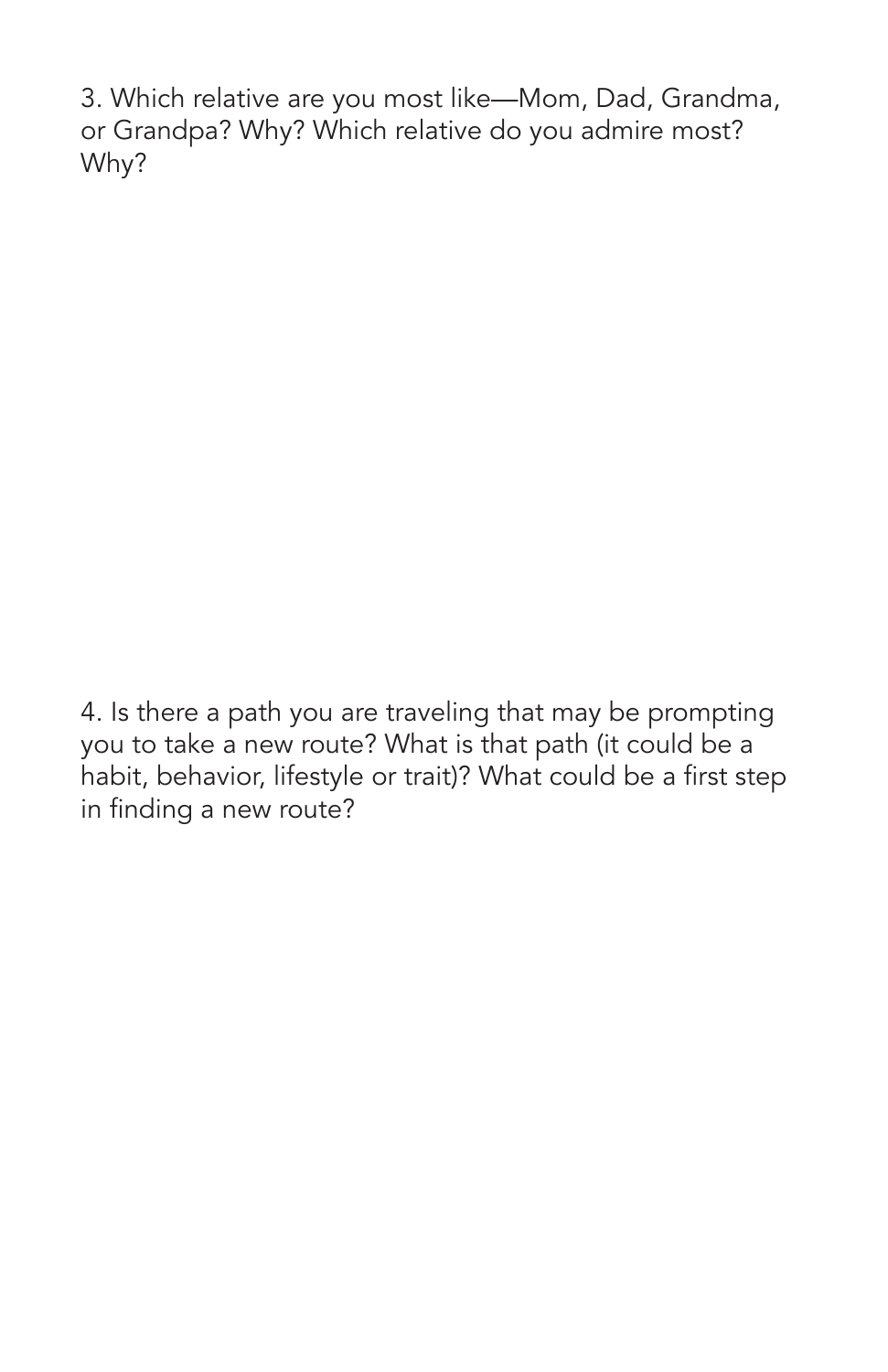

#### **Chapter Seven** Looking at Your Memories Brings Hope Scripture to reflect on: Numbers 14:1-9

1. Looking back, is there a story you lived that was difficult at the time, but now you see that it gave you something you needed? If so, write it here:

> Stones of faith remind us of what's true about God's love when we can't see our way ahead.

2. What are some of the things you've prayed for that you've seen God do (make a list)? What are some of the things you asked for that God didn't do—and now you are grateful he didn't (write those down too)? Does this offer encouragement for something you are concerned about now?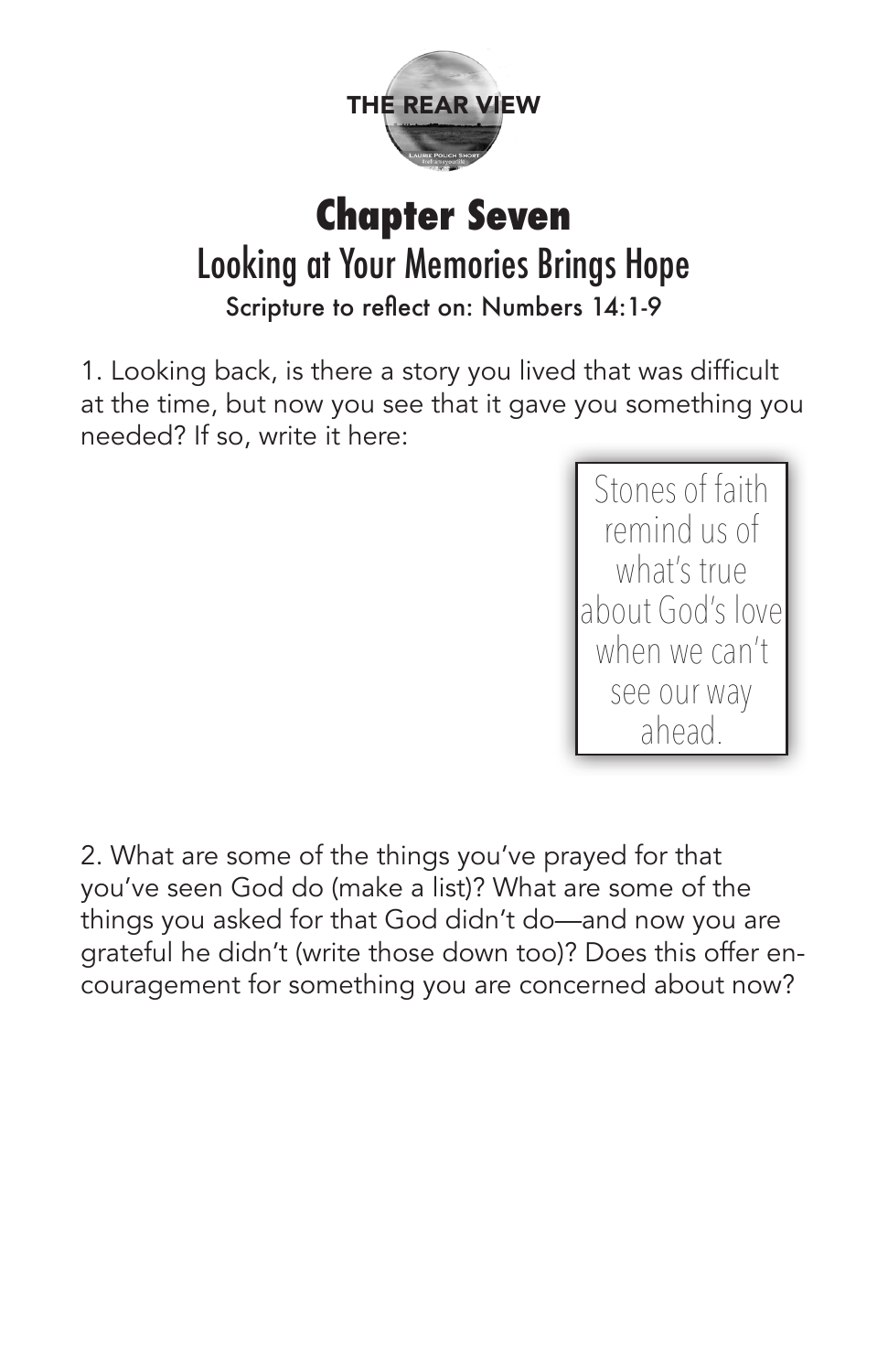3. When was the last time you experienced fear taking over your faith? Do you think you are generally driven by fear or faith?

4. The end of this chapter suggests that you begin documenting how God is intersecting with your life. How will you do that? You can begin by recording the things you wrote down in #2!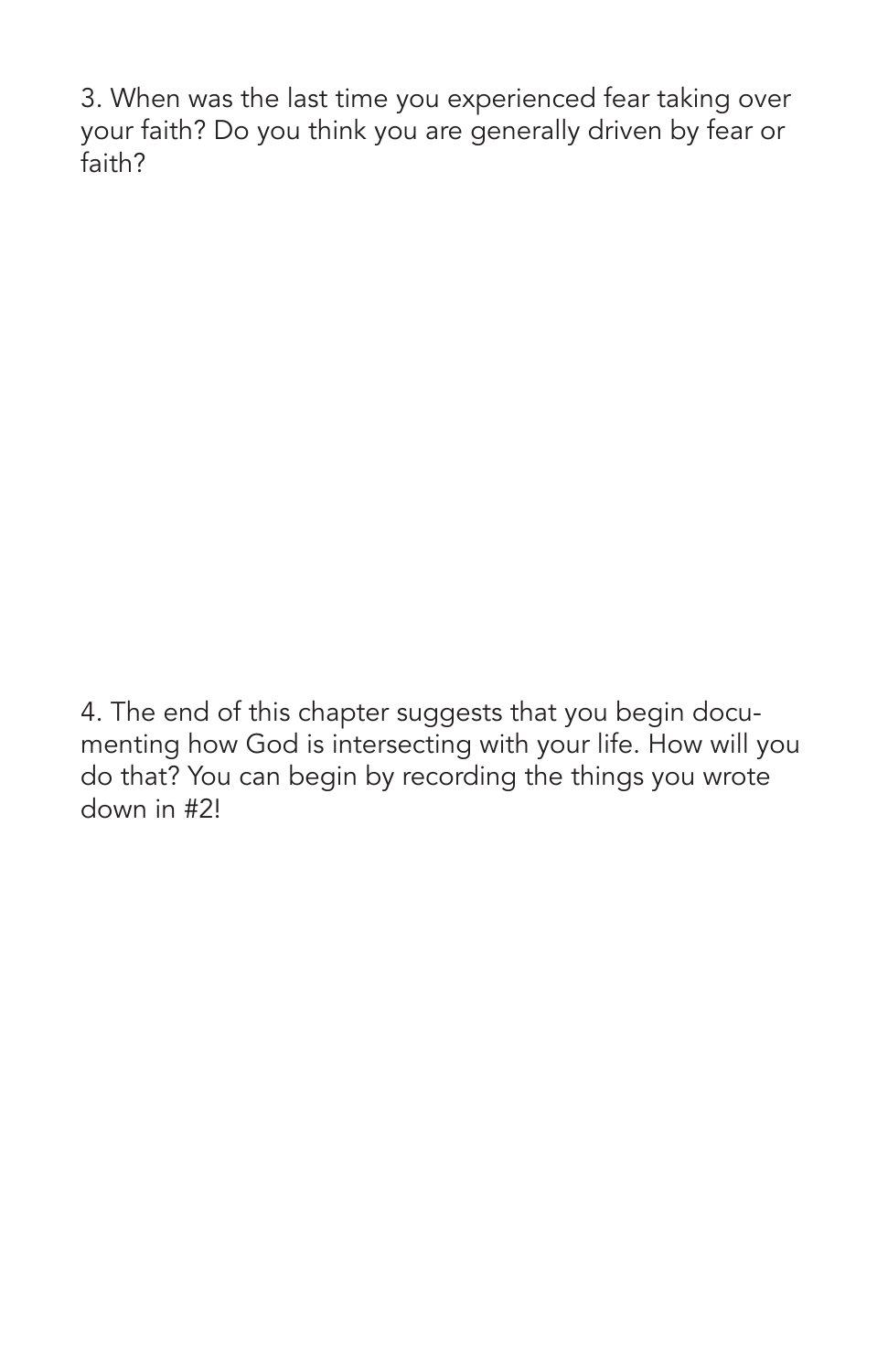

#### **Chapter Eight** Pausing to Notice God's Gifts Scripture to reflect on: Matthew 7:9-11

1. When was the last time you observed something that felt like it was a gift from God to you? Are you generally observant or non-observant about what God is doing around you?

> In order for our hands to receive life's gifts, we often have to let go of what we are holding in them.

2. Have you ever had something inconvenient (or unplanned) happen to you that brought something you couldn't have imagined? If so, what was it?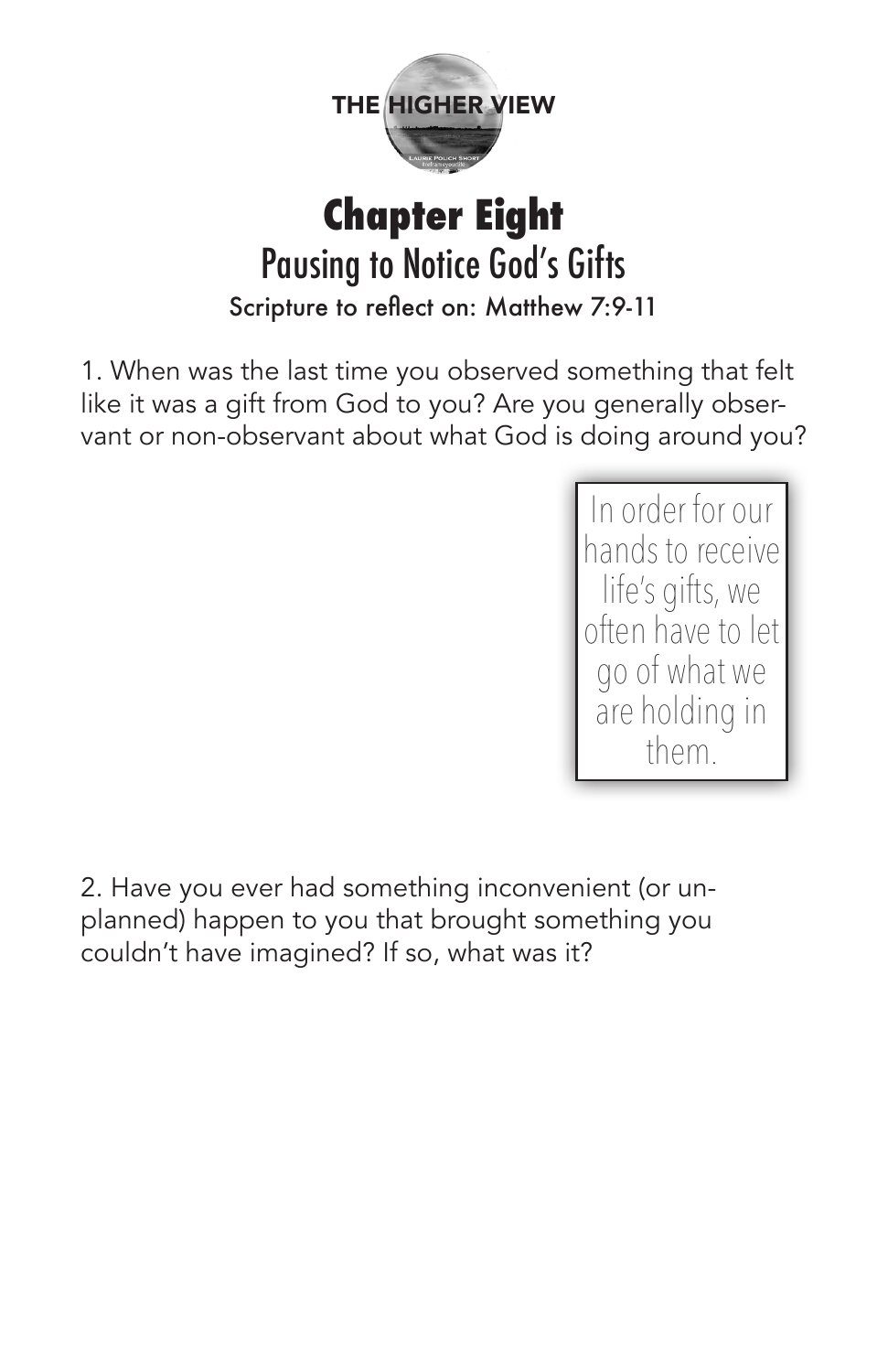3. What is the most difficult thing you have gone through in your life? How would you be different without it?

4. Where do you need to open your hands to receive what God might want to give you? Is there anything you are focused on that could be keeping you from what God might have?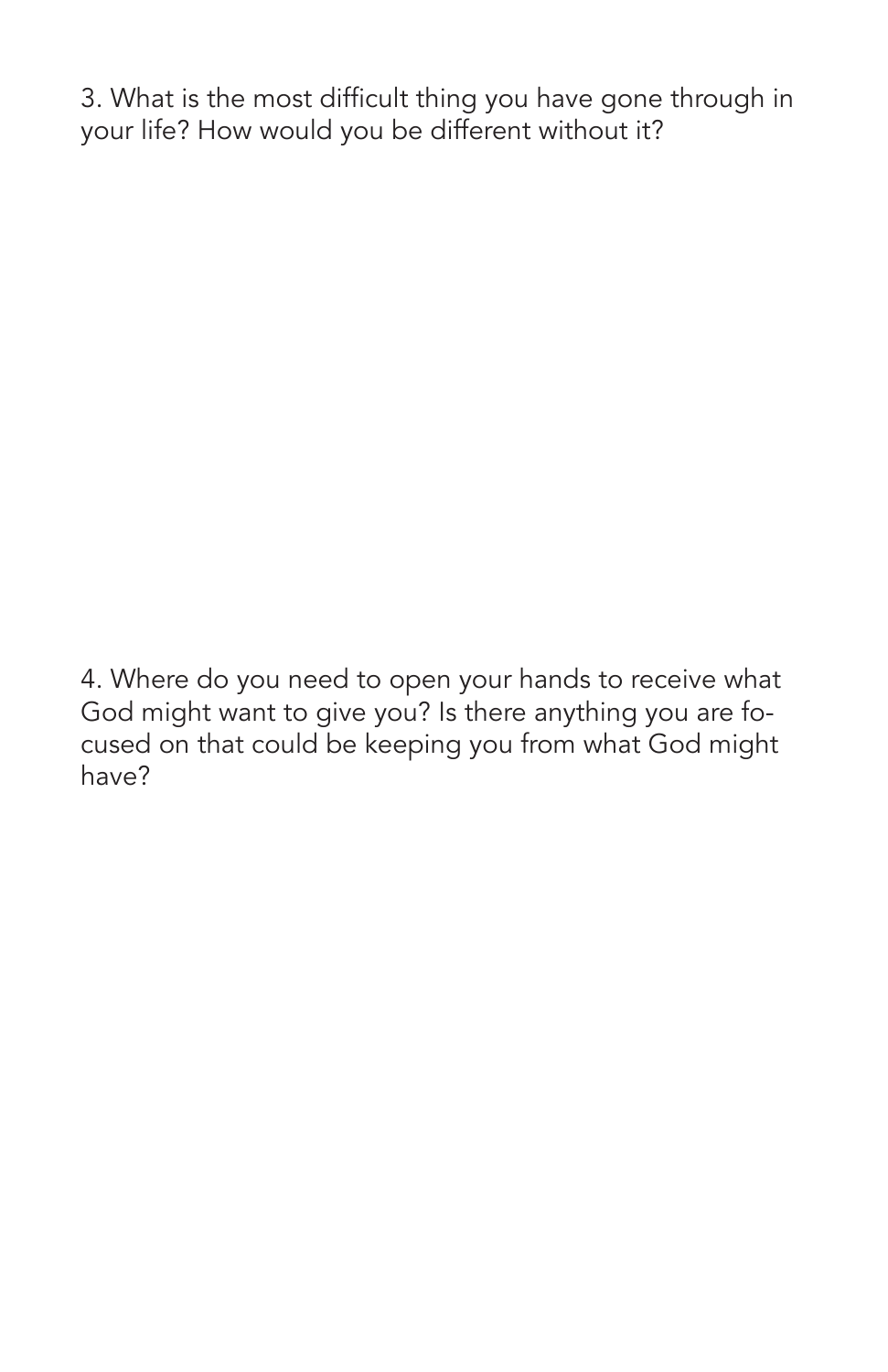

#### **Chapter Nine** Seeing the Purpose for Your Pain Scripture to reflect on: 2 Corinthians 1:3-5

1. Is there a loss or difficulty you've experienced that has helped you empathize with others? If so, what was it?

> Your pain is for a purpose. It is meant to join with others who may be struggling on a similar path.

2. When something bad happens, do you tend to forget it and move on, or deal with it and heal? Is there any unresolved pain in your life right now?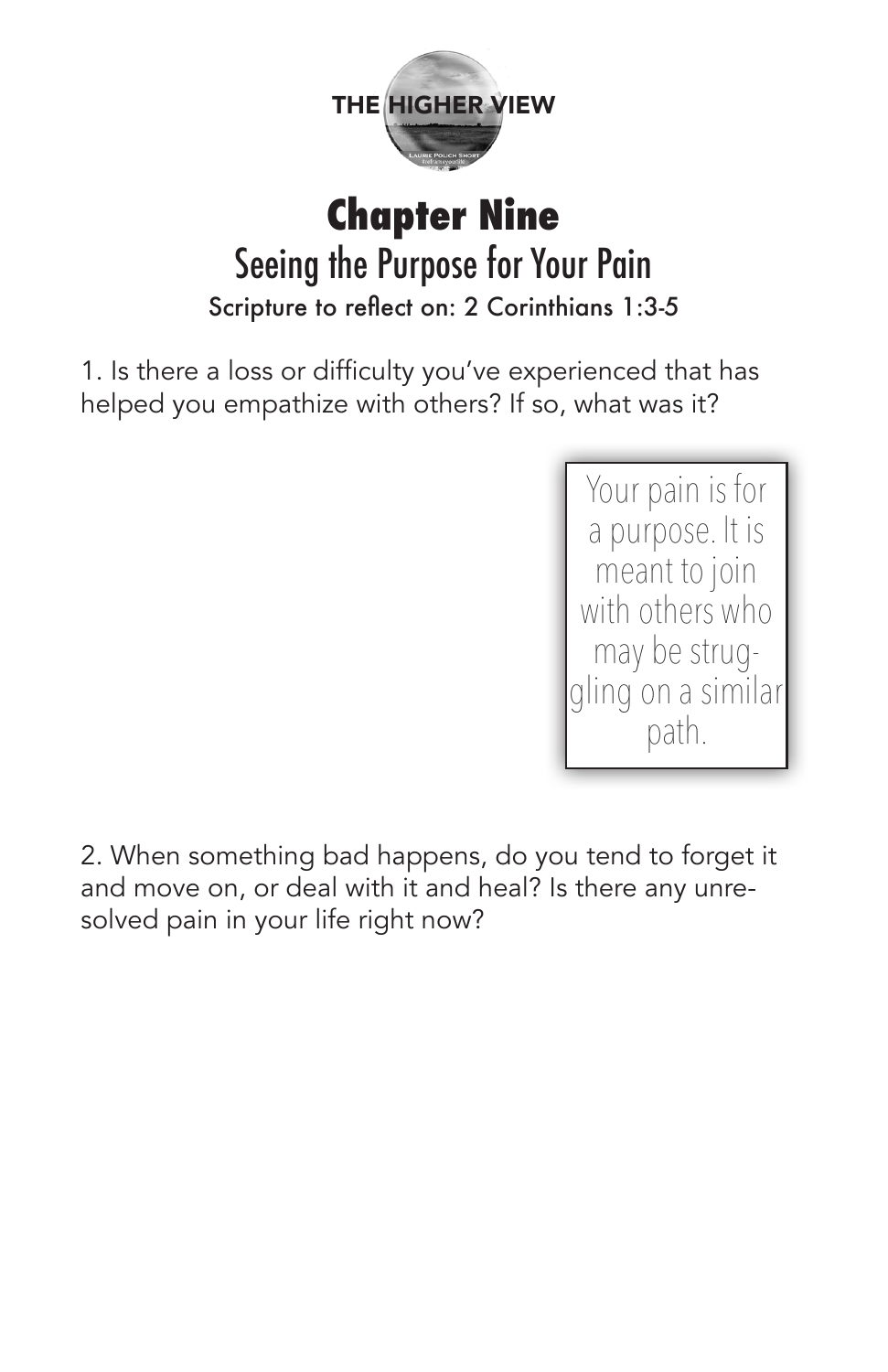3. Have you ever come alongside someone in their pain and felt like you received something too? If so, what was it?

4. How might God use something that happened in your life to help others? Reflect on two or three possible ways God could use you because of what happened to you.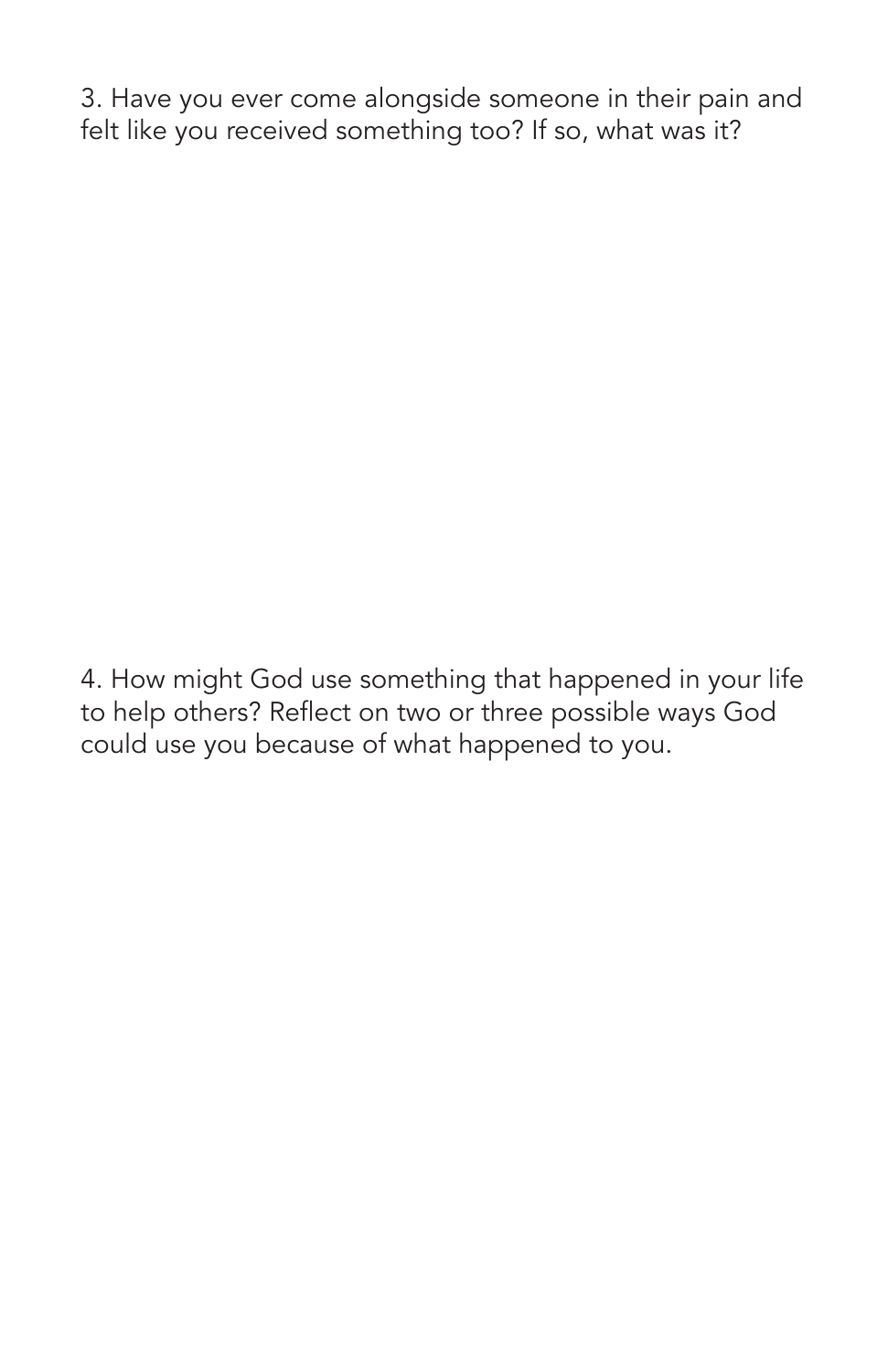

#### **Chapter Ten** Opening Your Eyes to Need Scripture to reflect on: James 2:14-17

1. When was the last time you saw someone in need? Did you feel indifferent, guilty, overwhelmed, or motivated to help? Why?

> Need is around us in every form, and when we allow it to be in front of us, something magical happens to our eyes.

2. Where is the most impoverished area you've ever traveled to? Did it make any difference in your perspective when you got home? If so, how long did it last?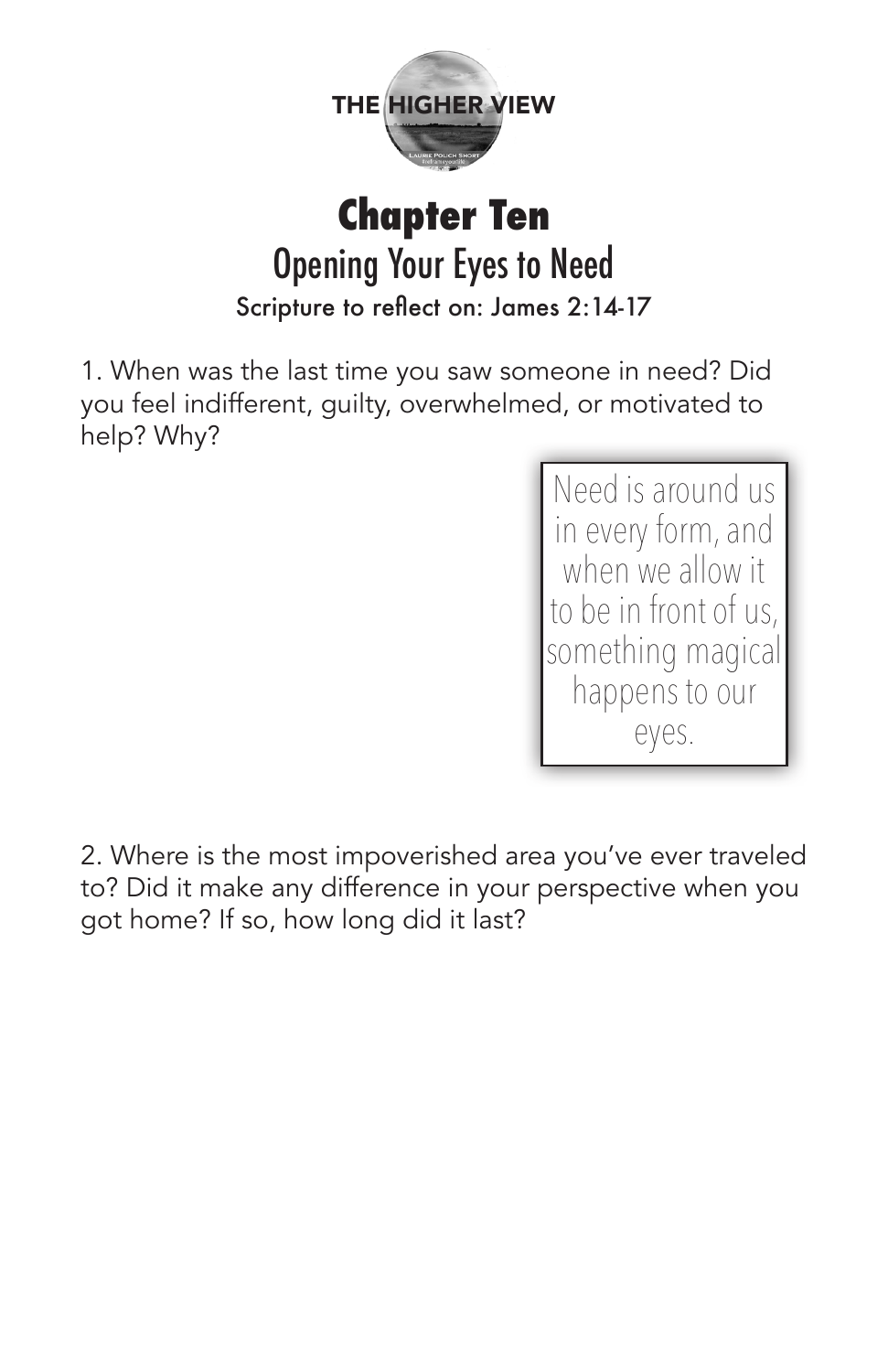3. How far are people in need (homeless, hungry, low income, and so on) from where you live? How often do you encounter people in need? Do you ever avoid looking at them or their need?

4. Have you ever been motivated by a particular need in a way that made you do something about it? If so, what did you do? If not, what stopped you? Is there one step you could take to do something about a need?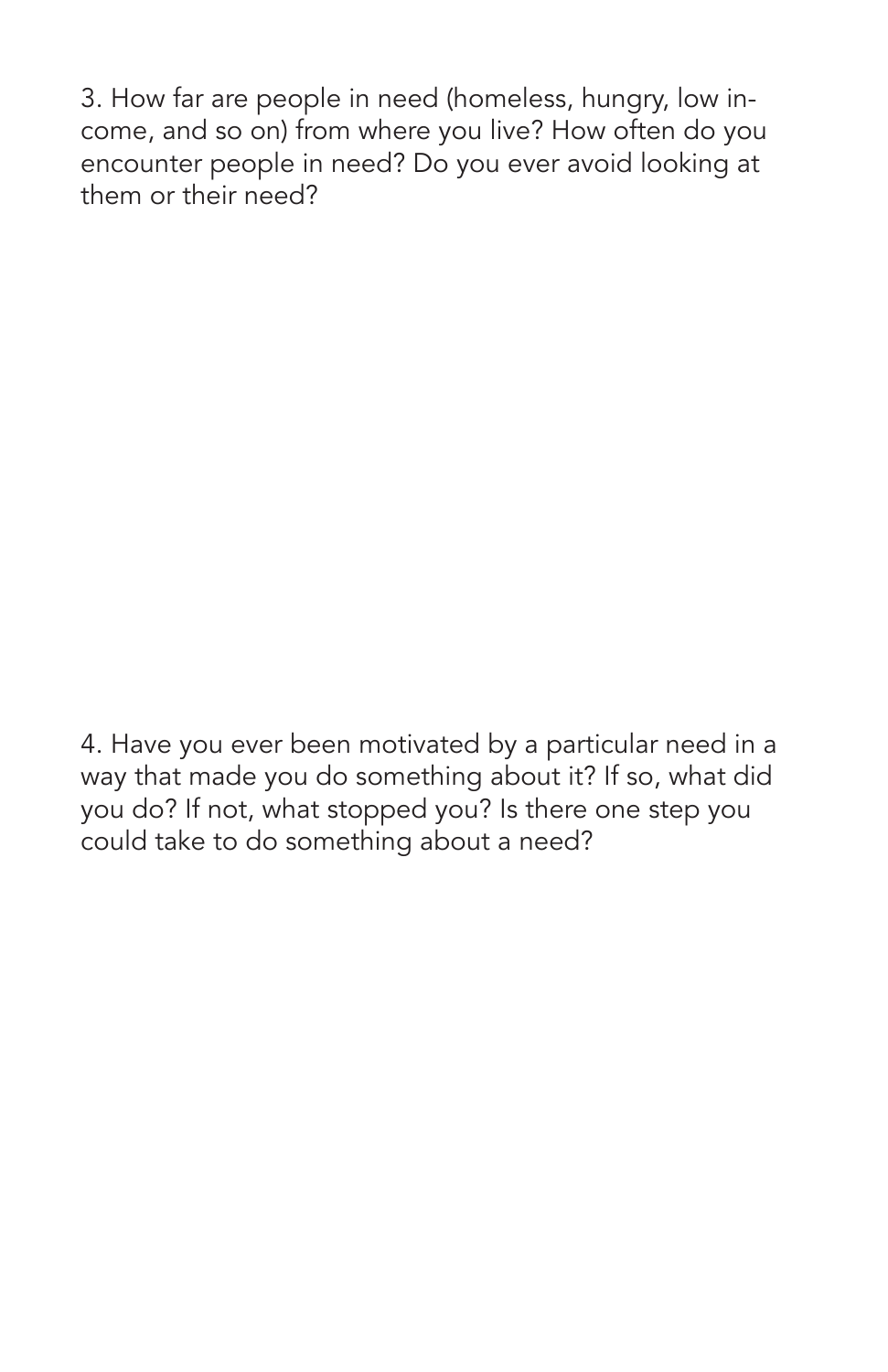

#### **Chapter Eleven** Looking at Your Life with New Eyes Scripture to reflect on: Esther 4:13-14

1. What were some things in your life that you did not choose but were given to you? Are you grateful for those things or unhappy with them? Why?

> The Bible reveals to us that our Writer is focused on a plot much greater than we can imagine.

2. Have you ever had a sense that you were part of a bigger story? If so, do you believe the way you play your part matters? How does that affect the way you are living now?